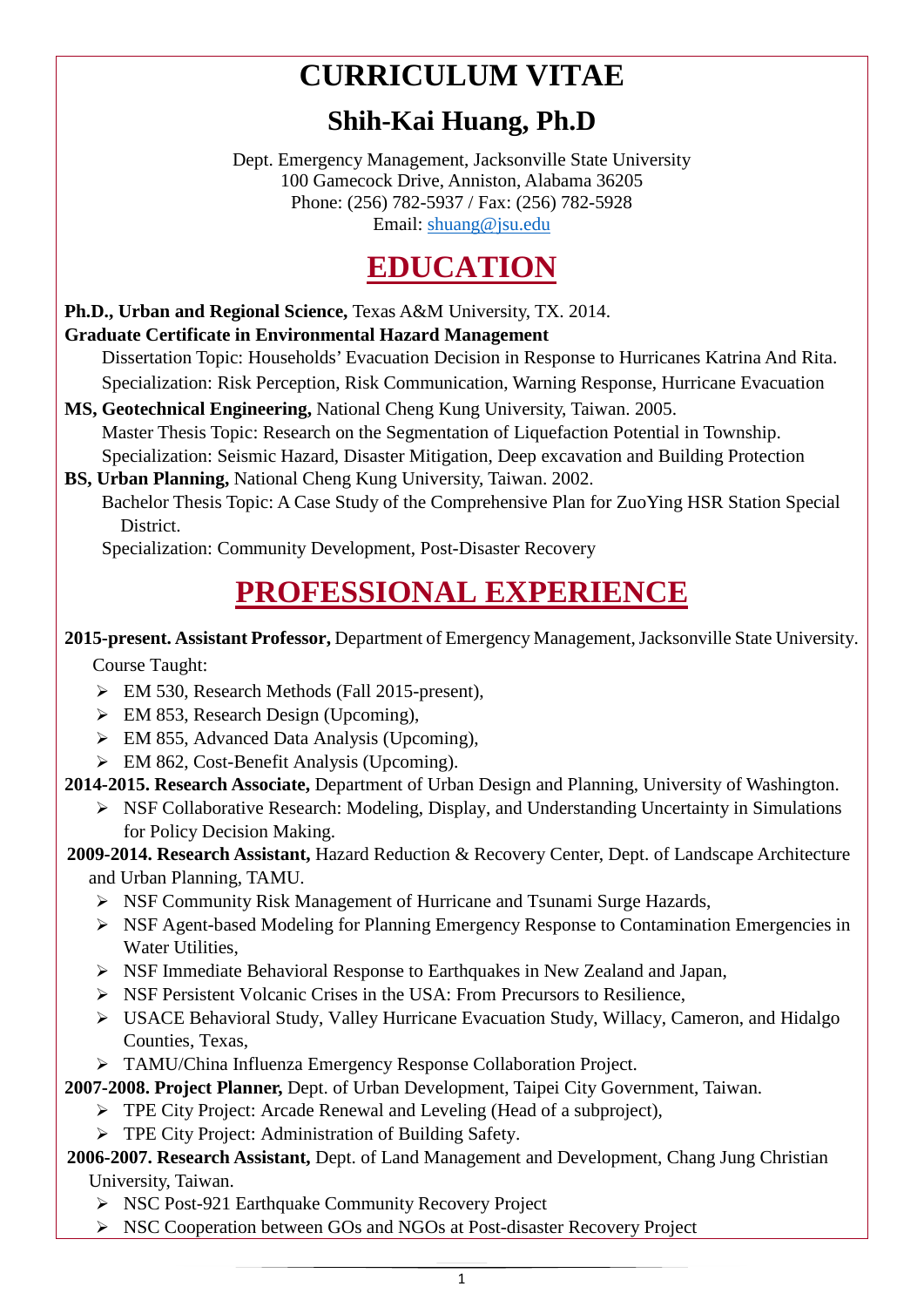TNA City Project: Management of Fire Emergency on Historic Building

**2005-2006. Facility Officer,** Real Estate Plan and Management Division, Ministry of National Defense, Taiwan.

 TW National Project: Urban Renewal Plan of Nationwide Aged Military Communities (Head of a subproject)

### **PUBLICATIONS**

#### **A. Peer-reviewed journal articles: (Published)**

- 1. **Huang, Shih-Kai**, Lindell, Michael K., Prater, Carla S., Wu, Hao-Che, and Siebeneck, Laura K. (2012). Household Evacuation Decision Making in Response to Hurricane Ike. *Natural Hazards Review,* 13(4): 283-296.
- 2. Siebeneck, Laura K., Lindell, Michael K., Prater, Carla S., Wu, Hao-Che, and **Huang, Shih-Kai**. (2012). Evacuees' Reentry Concerns and Experiences in the Aftermath of Hurricane Ike. *Natural Hazards,* 65(3): 2267-2286.
- 3. Lin, Chih-Chun, Siebeneck, Laura K., Lindell, Michael K., Prater, Carla S., Wu, Hao-Che, and **Huang, Shih-Kai**. (2014). Evacuees' Information Sources and Reentry Decision Making in the Aftermath of Hurricane Ike. *Natural Hazards,* 70(1): 865-882*.*
- 4. Lindell, Michael K., Gregg, Christopher E., Prater, Carla S., **Huang, Shih-Kai**, Wu, Hao-Che, and Apatu, Emma J.I. (2015). Households' Immediate Responses to the 2009 Samoa Earthquake and Tsunami. *International Journal of Disaster Risk Reduction,* 12: 328-340.

#### **(Accepted)**

- 5. Lindell, Michael K., Prater, Carla S., Wu, Hao-Che, **Huang, Shih-Kai**, Johnston, David M., Becker, Julia S., and Shiroshita, Hideyuki. (In Press). Immediate Behavioral Responses to Earthquakes in Christchurch New Zealand and Hitachi Japan. *Disasters* (Submitted by Apr. 22, 2013; Accepted by Sept. 30, 2013)*.* Available at: <http://onlinelibrary.wiley.com/doi/10.1111/disa.12133/pdf>
- 6. **Huang, Shih-Kai**, Lindell, Michael K., and Prater, Carla S. (In Press). Who Leaves and Who Stays? A Review and Statistical Meta-Analysis of Hurricane Evacuation Studies. *Environment and Behavior*  (Submitted by July 20, 2014; Accepted by Aug. 30, 2014). Available at:<http://eab.sagepub.com/content/early/2015/05/13/0013916515578485.full.pdf+html>

7. Lindell, Michael K. **Huang, Shih-Kai**, Wei, Hung-Lung, and Samuelson, Charles D. (In Press).

- Perceptions and expected immediate reactions to tornado warning polygons." *Natural Hazards* (Submitted by Jul. 22, 2015; Accepted by Sept. 17, 2015). Available at:<http://link.springer.com/article/10.1007/s11069-015-1990-5>
- 8. Lindell, Michael K., Mumpower, Jerel L., **Huang, Shih-Kai**, Prater, Carla S., Wu, Hao-Che, Samuelson, Charles D., and Wei, Hung-Lung. (In Press). Perceptions of Exposure Paths and Stakeholder Characteristics for a Water Contamination Emergency. *Environmental Health Insights* (Submitted by Aug. 25, 2015; Accepted by Sept. 23, 2015).
- 9. Lindell, Michael K., Mumpower, Jerel L., **Huang, Shih-Kai**, Prater, Carla S., Wu, Hao-Che, Samuelson, Charles D., and Wei, Hung-Lung. (In Press). Perceptions of Protective Actions for a Water Contamination Emergency. *Journal of Risk Research* (Accepted by Nov. 9, 2015).

#### **(Under Review or Awaiting Revision and Resubmission)**

- 10. **Huang, Shih-Kai**, Lindell, Michael K., and Prater, Carla S. (Reviewing). Toward a Comprehensive Model of Hurricane Evacuation Decision: An Empirical study of Hurricanes Katrina and Rita. *Natural Hazards Review* (Under Review).
- 11. Lindell, Michael K., **Huang, Shih-Kai**, and Prater, Carla S. (Reviewing). Residents' Responses to the May 1-4 2010 Boston Water Contamination Incident. *International Journal of Mass Emergencies and Disasters* (Under Review).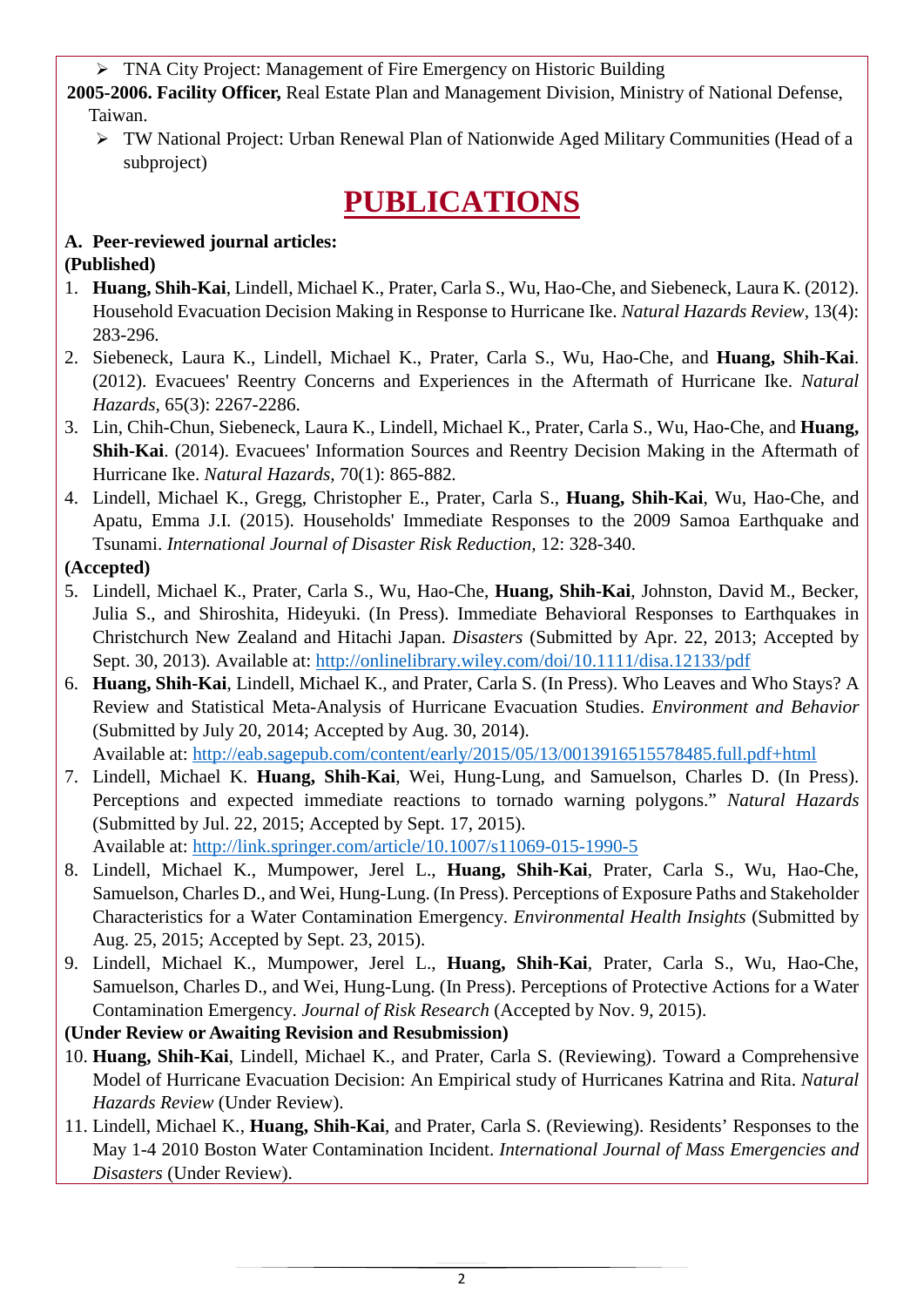- 12. Park, Yun-Mi, **Huang, Shih-Kai**, and Newman, Galen D. (Reviewing). A Statistical Meta-Analysis of New Urbanism Based Design Components on Housing Prices. *Journal of planning literature* (Under Review)
- 13. Wei, Jiuchang, Wang, Fei, **Huang, Shih-Kai**, and Lindell, Michael K. (R&R). Perception of Risk and Public Security: A Case Study of H7N9 Emergency. *Risk Analysis* (Revise and Resubmission).
- 14. Wang, Fei, Wei, Jiuchang, Lindell, Michael K., and **Huang, Shih-Kai**. (R&R). Perception and Expected Responses to H7N9 Emergency in China. *A. J. Preventive Med.* (Revise and Resubmission).

#### **B. Technical Reports:**

- 1. Lindell, Michael K., Ge, Yue, **Huang, Shih-Kai**, Prater, Carla S., Wu, Hao-Che, and Wei, Hung-Lung. (2013). *Behavioral Study, Valley Hurricane Evacuation Study, Willacy, Cameron, and Hidalgo Counties, Texas*. Texas A&M University Hazard Reduction & Recovery Center, College Station TX.
- 2. Lindell, Michael K., Prater, Carla S., Wu, Hao-Che, and **Huang, Shih-Kai**. (2010). *Perceptions and Expected Responses to a Water Contamination Emergency.* Texas A&M University Hazard Reduction & Recovery Center, College Station TX.
- 3. Shao, Pei-Chun and **Huang, Shih-Kai**. (2009). *Cooperative mechanism between public and private sectors for post-disaster community reconstruction*. National Science Council Project NSC 95-2625  $-Z-309-001$  – and NSC  $95-2625-Z-309-003$  – . Taipei, Taiwan.

#### **C. Book Chapter:**

- 1. Wu, Hao-Che, Lindell, Michael K., Prater, Carla S., and **Huang, Shih-Kai**. (2013). Logistics of hurricane evacuation in Hurricane Ike. In *Logistics: Perspectives, Approaches and Challenges*, edited by J. Cheung and H. Song. NY: Nova Science Publishers.
- 2. Wu, Hao-Che, **Huang, Shih-Kai,** and Lindell, Michael K. (In press). Evacuation Planning. Chapter 11 in *The Handbook of Planning for Disaster Resilience*, edited by Shannon Van Zandt and Walter Gillis Peacock. TX: HRRC TAMU.

#### **D. Other Articles:**

- 1. **Huang, Shih-Kai** and Lindell, Michael K. (2015). *Two-Decade Development of Protective Action Decision Model.* Department of Urban Design and Planning, University of Washington. Seattle WA. (Working paper).
- 2. Yu, Chin-Hsien, **Huang, Shih-Kai**, McCarl, Bruce A., and Shaw, W. Douglass. (2015). *Risk Adjustment for Stakeholder Economic Choices in Response to a Typhoon*. Department of Agricultural Economics, Texas A&M University. College Station TX. (Working paper).
- 3. **Huang, Shih-Kai**, Ge, Yue, Lindell, Michael K., and Prater, Carla S. (2015). *The inequality of hurricane evacuation logistic between urban and rural residents*. Texas A&M University Hazard Reduction & Recovery Center, College Station TX. (Working paper).
- 4. Ge, Yue, Lindell, Michael K., **Huang, Shih-Kai**, and Prater, Carla S. (2014). *Vulnerability and Hurricane Evacuation Expectation in the Lower Rio Grande Valley*. Department of Emergency Management, North Dakota State University. Fargo, ND. (Working paper).
- 5. Van Zandt, Shannon S., and **Huang, Shih-Kai**. (2012). *Does Spatial Inequality form a Gap in Housing Opportunity in the United States?* Texas A&M University Hazard Reduction & Recovery Center, College Station TX. (Working book chapter).

### **PRESENTATIONS**

#### **A. Conference Posters:**

- 1. **Huang, S-K.**, Lindell, M.K., and Prater, C.S. *Perceptions and Immediate Reactions to Tornado Warning Polygons*.  $40^{th}$  Natural Hazards Research and Applications Workshop, Boulder, Colorado, July 19-23, 2015.
- 2. **Huang, S-K.**, Lindell, M.K., and Prater, C.S. *Statistical Review of Hurricane Evacuation in Past 25 Years.* 39<sup>th</sup> Natural Hazards Research and Applications Workshop, Boulder, Colorado, June 22-25, 2014.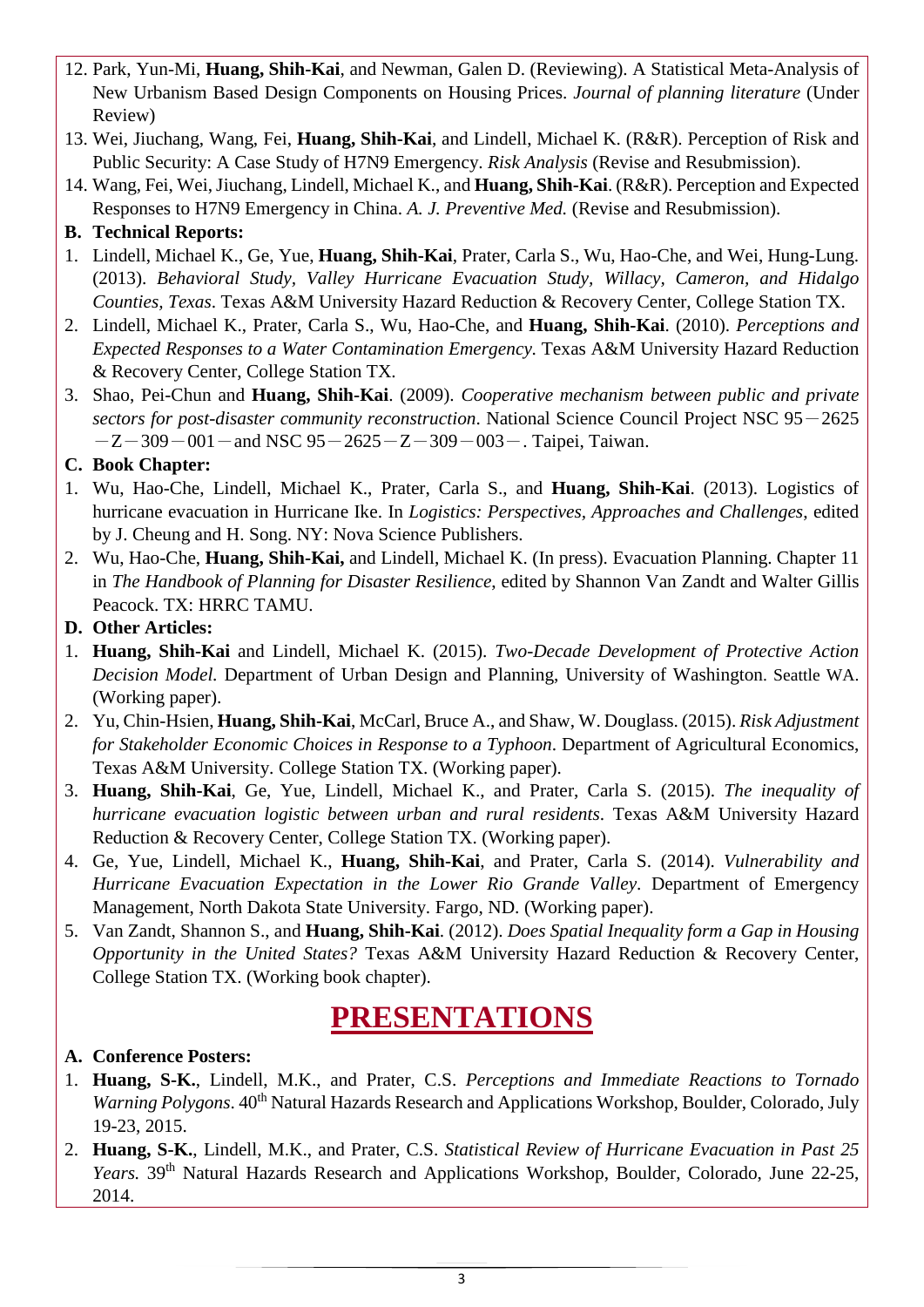- 3. **Huang, S-K.**, Lindell, M.K., and Prater, C.S. *A Statistic Meta-Analysis of Households' Hurricane Evacuation Decisions.* Planning for Disaster Resilience Symposium, College Station, Texas, April 5-6, 2014.
- 4. **Huang, S-K.**, Lindell, M.K., Prater, C.S., Ge, Y., and Wu, H-T. *Households' Hurricane Evacuation*  Behaviors at Rio Grande Valley. 38<sup>th</sup> Natural Hazards Research and Applications Workshop, Boulder, Colorado, July 14-18, 2013.
- 5. **Huang, S-K.**, Lindell, M.K., Prater, C.S., Wu, H-T., Johnston, D., and Becker, J. *Immediate Behavioral Response to the New Zealand Earthquake*. The Association of Collegiate Schools of Planning (ACSP) 53rd Annual Conference, Cincinnati, 2012.
- 6. **Huang, S-K.**, Lindell, M.K., Prater, C.S., Wu, H-T., and Shiroshita, H. *Immediate Behavioral Response*  to the Tohoku Earthquake. 37<sup>th</sup> Natural Hazards Research and Applications Workshop, Boulder, Colorado, July 13-17, 2012.
- 7. **Huang, S-K.**, Lindell, M.K., Mumpower, J.L., and Wu, H-T. *Residents' Protective Actions in Boston Water Contamination Emergency*. The Association of Collegiate Schools of Planning (ACSP) 52<sup>nd</sup> Annual Conference, Salt Lake City, Oct 13-16, 2011.
- 8. **Huang, S-K.**, Lindell, M.K., Mumpower, J.L., and Wu, H-T. *Risk Perceptions and Protective Actions in a Water Contamination Emergency.* 36<sup>th</sup> Natural Hazards Research and Applications Workshop, Boulder, Colorado, July 9-13, 2011.
- 9. **Huang, S-K.**, Lindell, M.K., Prater, C.S., and Wu, H-T. *GIS Application on Hurricane Evacuation Study during Hurricanes Rita and Ike*. GIS Day, College Station, Texas, Nov 16, 2010.
- 10. **Huang, S-K.**, Lindell, M.K., and Prater, C.S. *Household Evacuation Decision Making in Response to Hurricane Ike.* 35<sup>th</sup> Natural Hazards Research and Applications Workshop, Boulder, Colorado, July 4-10, 2010.
- **B. Conference Presentations:**
- 1. **Huang, S-K.**, Wu, H-T., Lindell, M.K., and Samuelson, C.D. (Forthcoming). *Individuals' Responses to Tornado Warning Polygons*. 3rd ISA Forum of Sociology, Vienna, Austria, July 10-14, 2016.
- 2. **Huang, S-K**, Ge, Y., and Lindell, M.K. (Forthcoming). *The Inequalities on Hurricane Evacuation Logistic Behaviors between General and Texas Colonia Households*. The 2016 National Evacuation Conference, March 1-3, 2016.
- 3. Park, Yun-Mi and **Huang, S-K**. *The impacts of neighborhood design on housing price: Meta-analysis by differently defined neighborhoods*. The Association of Collegiate Schools of Planning (ACSP) 56<sup>th</sup> Annual Conference, Houston, Oct. 22-25, 2015.
- 4. **Huang, S-K.**, Lindell, M.K., and Prater, C.S. *Perceptions of Protective Actions and Response to a Water Contamination Emergency*. 40<sup>th</sup> Natural Hazards Research and Applications Workshop, Boulder, Colorado, July 19-23, 2015.
- 5. **Huang, S-K.**, Lindell, M.K., and Prater, C.S. *Residents' Responses to the May 1-4 2010 Boston Water Contamination Incident.* XVIII ISA World Congress of Sociology, Yokohama, Japan, July 13-19, 2014.
- 6. **Huang, S-K.**, Lindell, M.K., and Prater, C.S. *Households' Evacuation Behaviors and Their Response to Hurricanes Katrina And Rita.* 39th Natural Hazards Research and Applications Workshop, Boulder, Colorado, June 22-25, 2014.
- 7. **Huang, S-K.**, Lindell, M.K., and Prater, C.S. *What Affect Households' Hurricane Evacuation*  Decisions? Review of 20 Years of Hurricane Evacuation Studies. 38<sup>th</sup> Natural Hazards Research and Applications Workshop, Boulder, Colorado, July 14-18, 2013.
- 8. **Huang, S-K.**, Shao, P-C., and Chen, Y.H. *Research on Community Reconstruction Through Land Readjustment in the Wake of Extensive Earthquake Disaster* (in Chinese), Taiwan Institute of Urban Planning Annual Seminar. Taipei, Taiwan, Dec 2006.
- 9. Shao, P-C., **Huang, S-K**. *The Disaster Management Plan for the Vulnerable in Taiwan*. 31st Annual Hazards Research and Applications Workshop. Boulder, Colorado, 2006.
- **C. Invited Presentations:**
- 1. **Huang, S-K.** 2014. *Risk Communication: Residents' Decision Making in Response to a Warning*. Central Police University, Taiwan for the Disaster Management Conference.